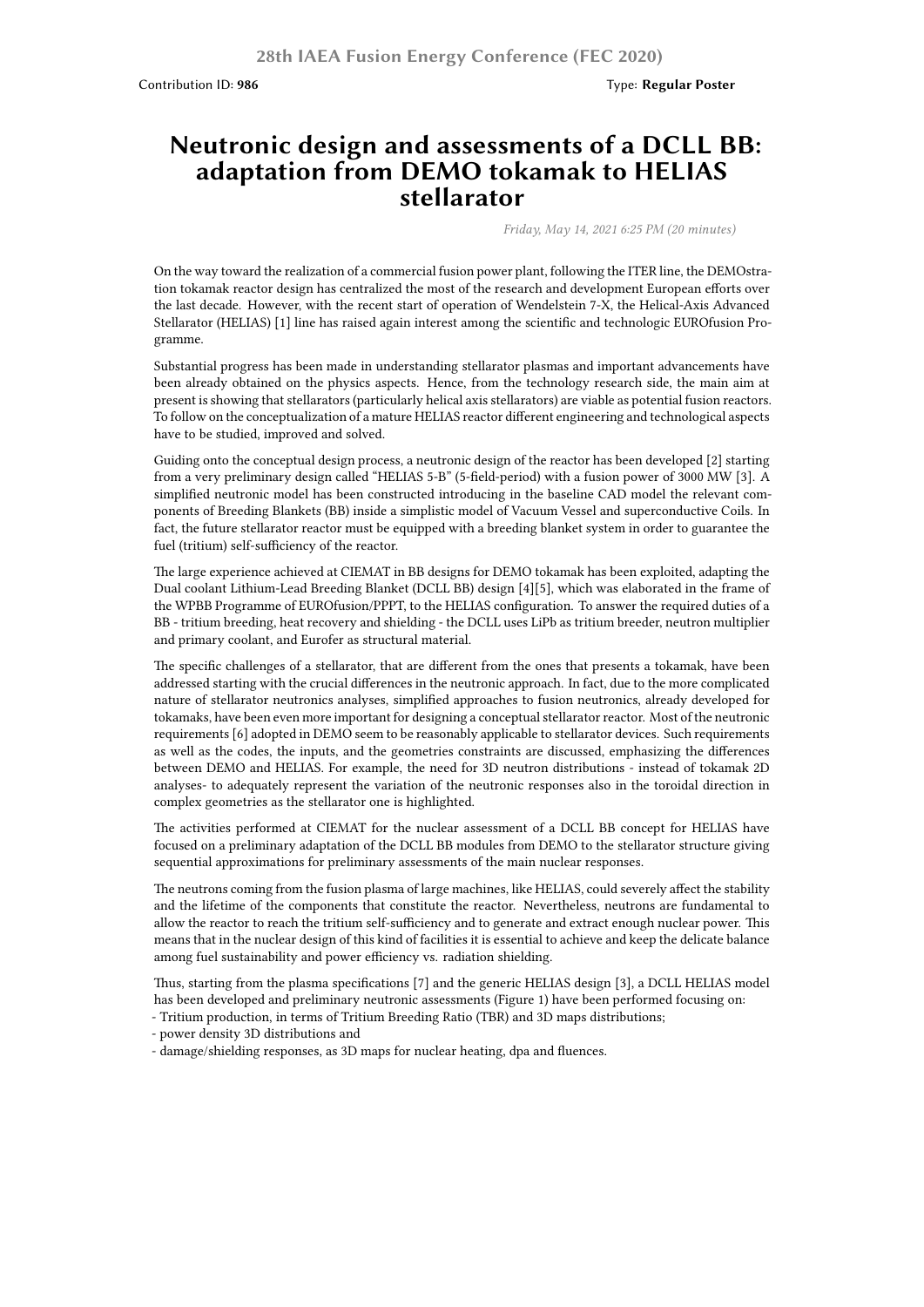

Figure 1: "Mesh tally" 3D maps for the Tritium production, neutron fluence and nuclear heating in the preliminary DCLL breeding blanket model for HELIAS reactor.

The DCLL HELIAS neutronic model has been developed through the MCAM (Monte Carlo Modeling Interface Program) tool SuperMC\_MCAM 5.2 Professional Version [8], an integrated interface program between commercial CAD software (here CATIAv5) and Monte Carlo radiation transport simulation codes. Using the MCAM tools, the simplification of the CAD model has been pursued and it has been adapted to the MCNP code in terms of spline approximation to faceted surfaces, void creation and decomposition, gluing of pieces of the same component, and splitting of others.

Particle transport calculations have been performed with MCNP5v1.6 Monte Carlo code [9] using JEFF 3.2 nuclear data library [10]. The achieved high TBR values, around 1.2 depending on the adopted BB configuration, will allow making important improvements on the lacking shielding performance of such initial DCLL HELIAS design. In fact, it has to be emphasized that the current analyses are on very preliminary designs developed with the aim of having an idea of the nuclear performances and viability of the DCLL concept for a stellarator device. In the next future, the crucial step will be to develop a dedicated DCLL BB design that takes the essence of the DCLL DEMO and adapts and improves it considering the peculiarities and needs of HELIAS.

- [1] F. Warmer, et. al, Fusion Engineering and Design 123 (2017) 47–53
- [2] U. Fischer, et al., Final Report on Deliverable DS 2.2.1 2018, EFDA\_D\_2LGBB3, 30-01-2019
- [3] F. Schauer, et al., Fusion Engineering and Design 88 (2013) 1619-1622
- [4] I. Palermo, et. al, Fusion Engineering and Design 138 (2019) 217–225
- [5] D. Rapisarda, et. al, Fusion Engineering and Design, 124 (2017) 876-881
- [6] U. Fischer, et al., Fusion Engineering and Design 98–99, 2015
- [7] A. Häußler, et. al, Compact at the 47th AMNT 2016, Hamburg, Germany
- [8] Y. Wu et FDS Team, Fusion Engineering and Design 84 (2009), 1987–1992.
- [9] X-5 Monte Carlo Team, 'MCNP A general Monte Carlo N-Particle Transport Code, Version 5'
- [10] The JEFF-3.2 Nuclear Data Library, NUCLEAR ENERGY AGENCY, OECD, 2014

## **Affiliation**

CIEMAT, Fusion Technology Division, Avda. Complutense 40, 28040-Madrid, SPAIN

## **Country or International Organization**

Spain

**Primary author:** PALERMO, Iole (CIEMAT)

**Co-authors:** WARMER, Felix (Max Planck Institute for Plasma Physics); HÄUSSLER, André (KIT); FISCHER, Ulrich (Karlsruhe Institute of Technology)

**Presenter:** PALERMO, Iole (CIEMAT)

**Session Classification:** P8 Posters 8